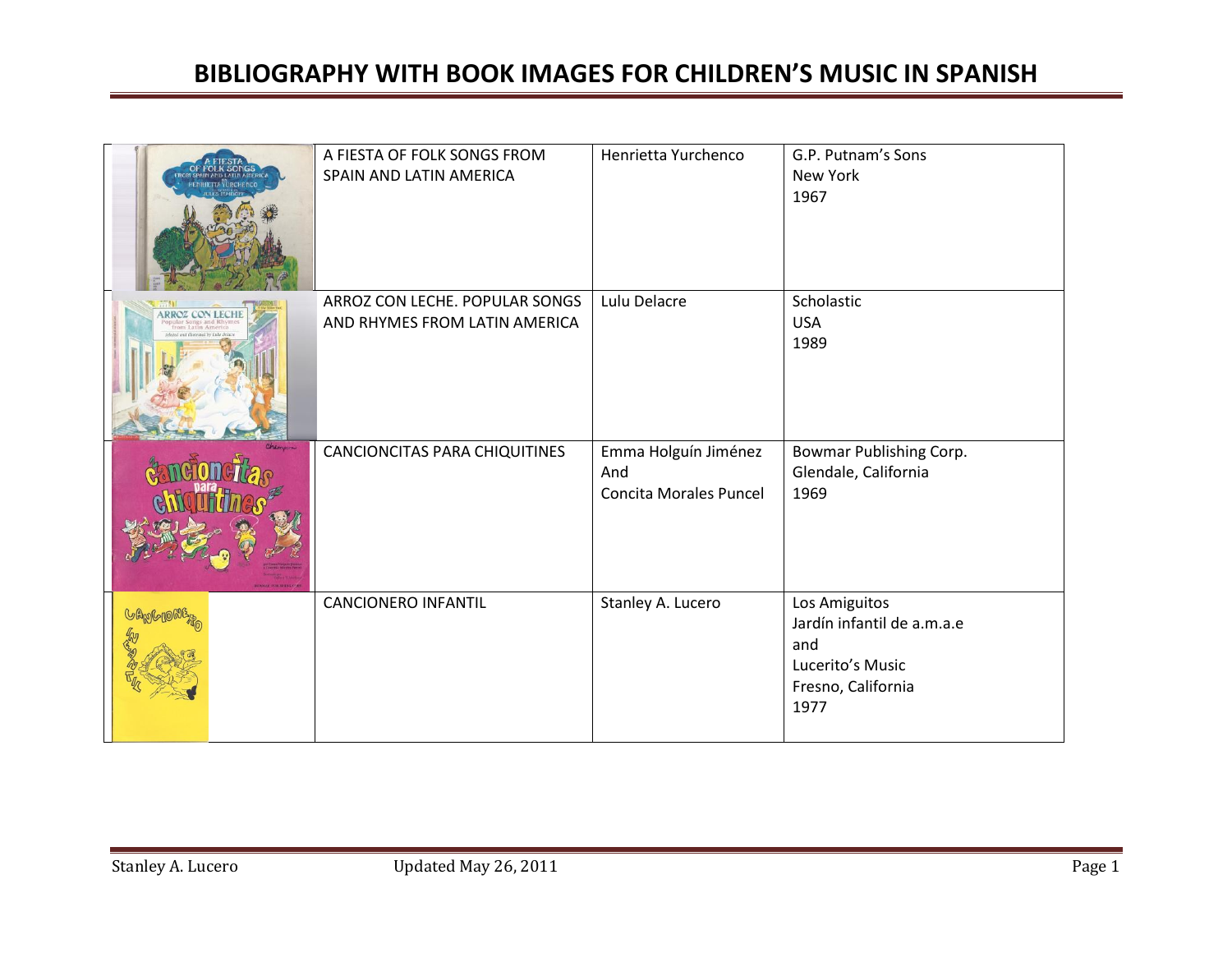| <b>CANCIONES</b><br>e LAGOS             | <b>CANCIONES DE LAGOS</b>                                                            | Stanley A. Lucero      | Fresno Chapter Association of<br>Mexican American Educators, Inc.<br>and<br>Lucerito's Music<br>Fresno, California<br>1977 |
|-----------------------------------------|--------------------------------------------------------------------------------------|------------------------|----------------------------------------------------------------------------------------------------------------------------|
| <b>CANCIONES</b><br><b>DRAMATIZADAS</b> | <b>CANCIONES DRAMATIZADAS</b>                                                        | Pablo Ozaeta           | Institute of Modern Languages<br>Silver Spring, Maryland<br>1975                                                           |
| Stanley A. Lucero                       | <b>CANCIONES PARA NINOS</b>                                                          | Stanley A. Lucero      | Stanley A. Lucero<br>Las Cruces, New Mexico<br>1973<br>Lucerito's Music<br>Fresno, California<br>1981                      |
| Canciones v                             | <b>CANCIONES Y CANTOS-JUEGOS</b><br><b>INFANTILES DEL FOLKLORE</b><br>PUERTORRIQUEÑO | Griselle Bou de Blanco | <b>Ediciones Avemar</b><br>San Juan, Puerto Rico<br>2005                                                                   |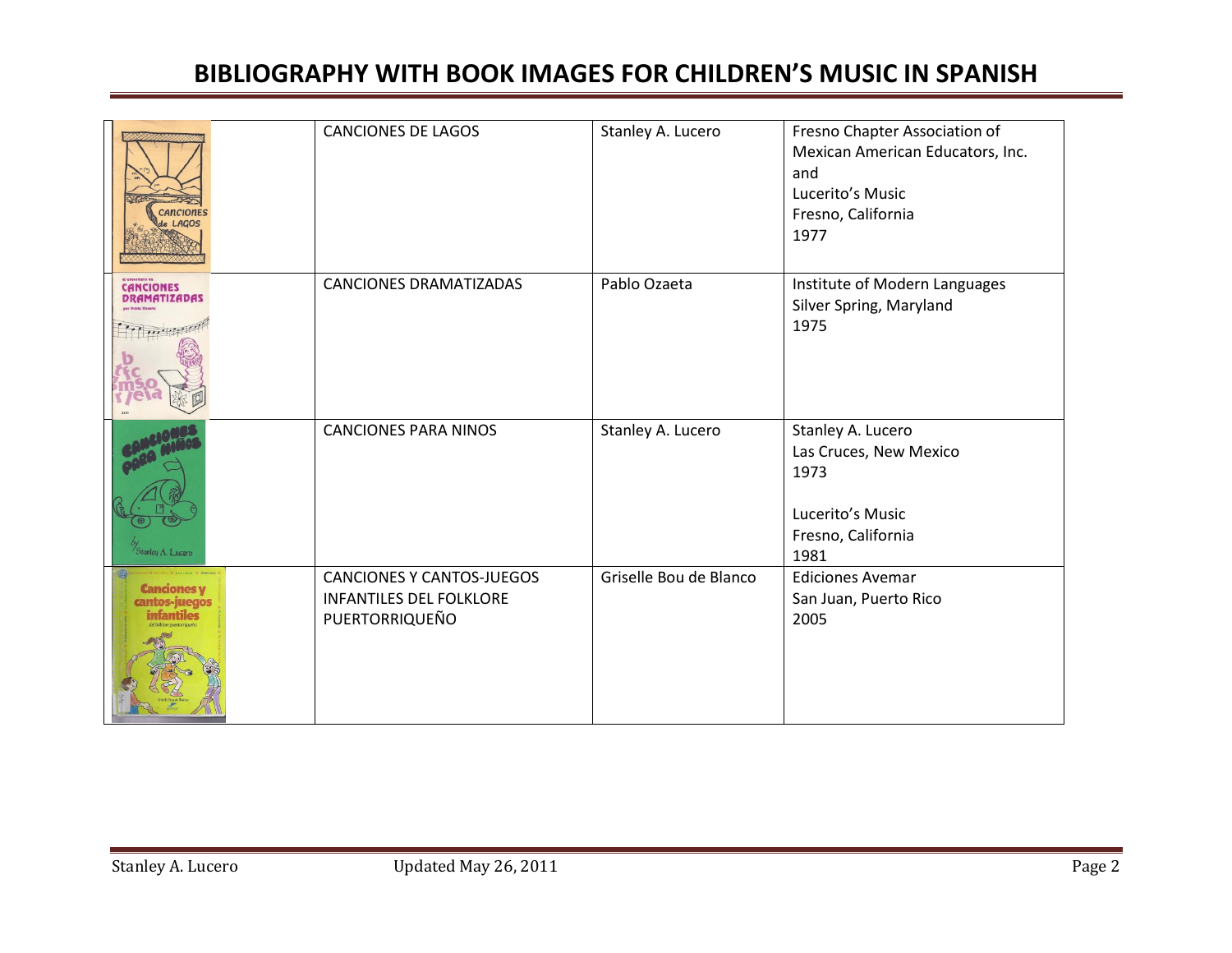| Canciones y Juegos<br>de Nuevo México<br>Songs and Games<br>of New Mexico<br>Edned by DOLORES SONZALI | CANCIONES Y JUEGOS DE NUEVO<br>MEXICO / SONGS AND GAMES OF<br><b>NEW MEXICO</b> | Dolores Gonzáles                | A.S. Barnes and Co., Inc.<br>Cranbury, New Jersey<br>1974<br>[1941 Writer's Project] |
|-------------------------------------------------------------------------------------------------------|---------------------------------------------------------------------------------|---------------------------------|--------------------------------------------------------------------------------------|
| Federico Gancia Lorca<br>CANCIONES Y POEMAS<br>CANRA NIÑOS<br><b>A</b>                                | CANCIONES Y POEMAS PARA NIÑOS                                                   | Federico Garcia Lorca           | Editorial Labor, S.A.<br>Barcelona<br>1975                                           |
| Review C.Fdsards Sales                                                                                | CANTARES Y DECIRES ANTOLOGIAL<br>DE FOLCORE INFANTIL                            | Carlos Reviejo<br>Eduardo Soler | <b>Ediciones SM</b><br>Madrid<br>1998                                                |
| CO                                                                                                    | <b>COLIBRI CANCIONERO / SONGBOOK</b>                                            | Colibrí                         | Colibrí<br>Berkeley, California<br>2009                                              |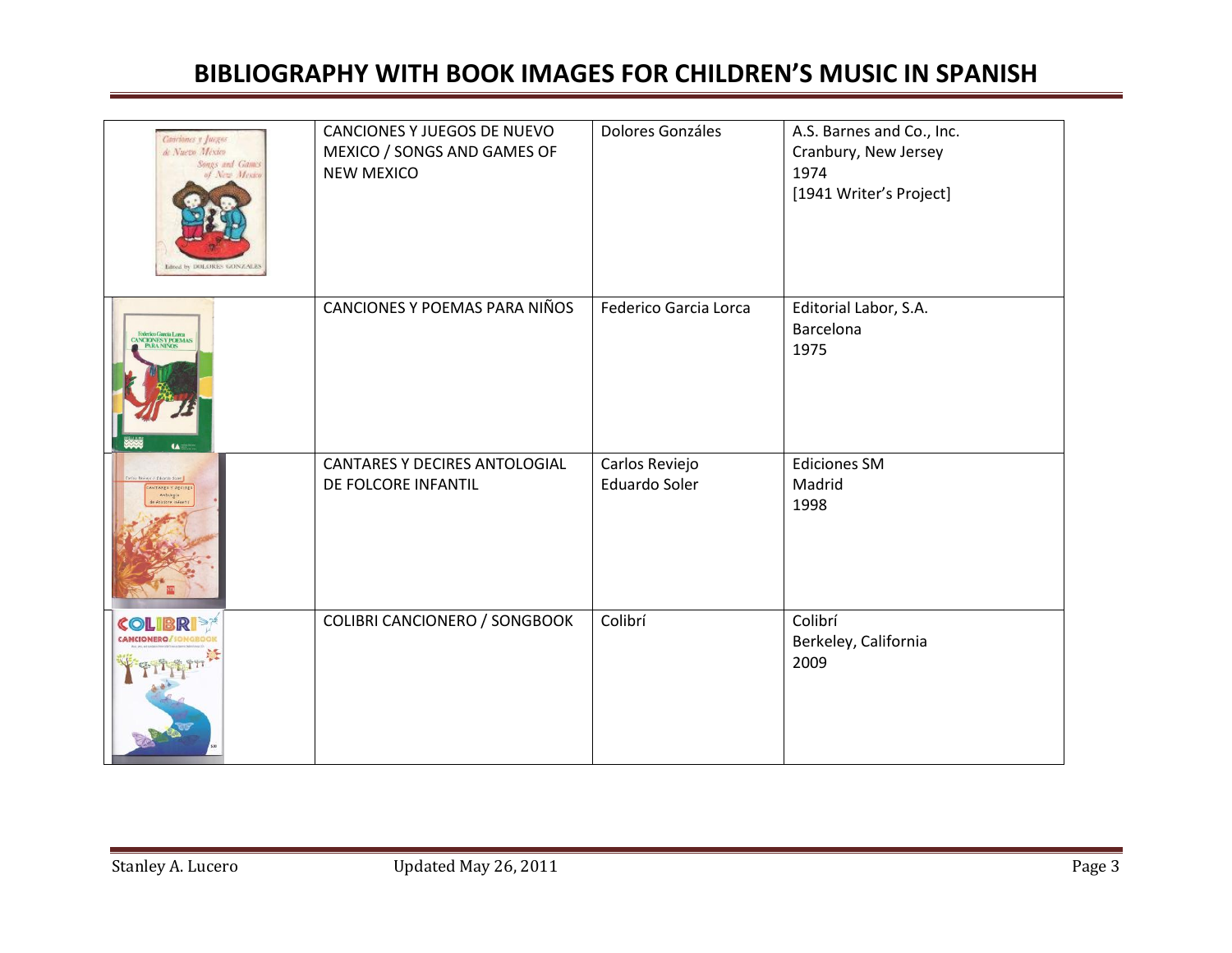| merican Folk Song     | DE COLORES AND OTHER LATIN-<br>AMERICAN FOLK SONGS FOR<br><b>CHILDREN</b> | José-Luis Orozco | <b>Dutton Children's Books</b><br>New York<br>1994            |
|-----------------------|---------------------------------------------------------------------------|------------------|---------------------------------------------------------------|
|                       | DE COLORES BRIGHT WITH COLORES                                            | David Diaz       | Marshall Cavendish Corporation<br>Tarrytown, New York<br>2008 |
| <b>YOTAR</b>          | DOÑA BLANCA AND OTHER HISPANIC<br><b>NURSERY RHYMES AND GAMES</b>         | Isabel Schon     | T.S. Denison and Company, Inc.<br>Minneapolis<br>1983         |
| Caballos<br>Colorados | DOS CABALLOS COLORADOS Y OTRAS<br><b>CANCIONES</b>                        | Ernesto Díaz     | Voluntad Publishers Inc.<br>Austin, Texas<br>1978             |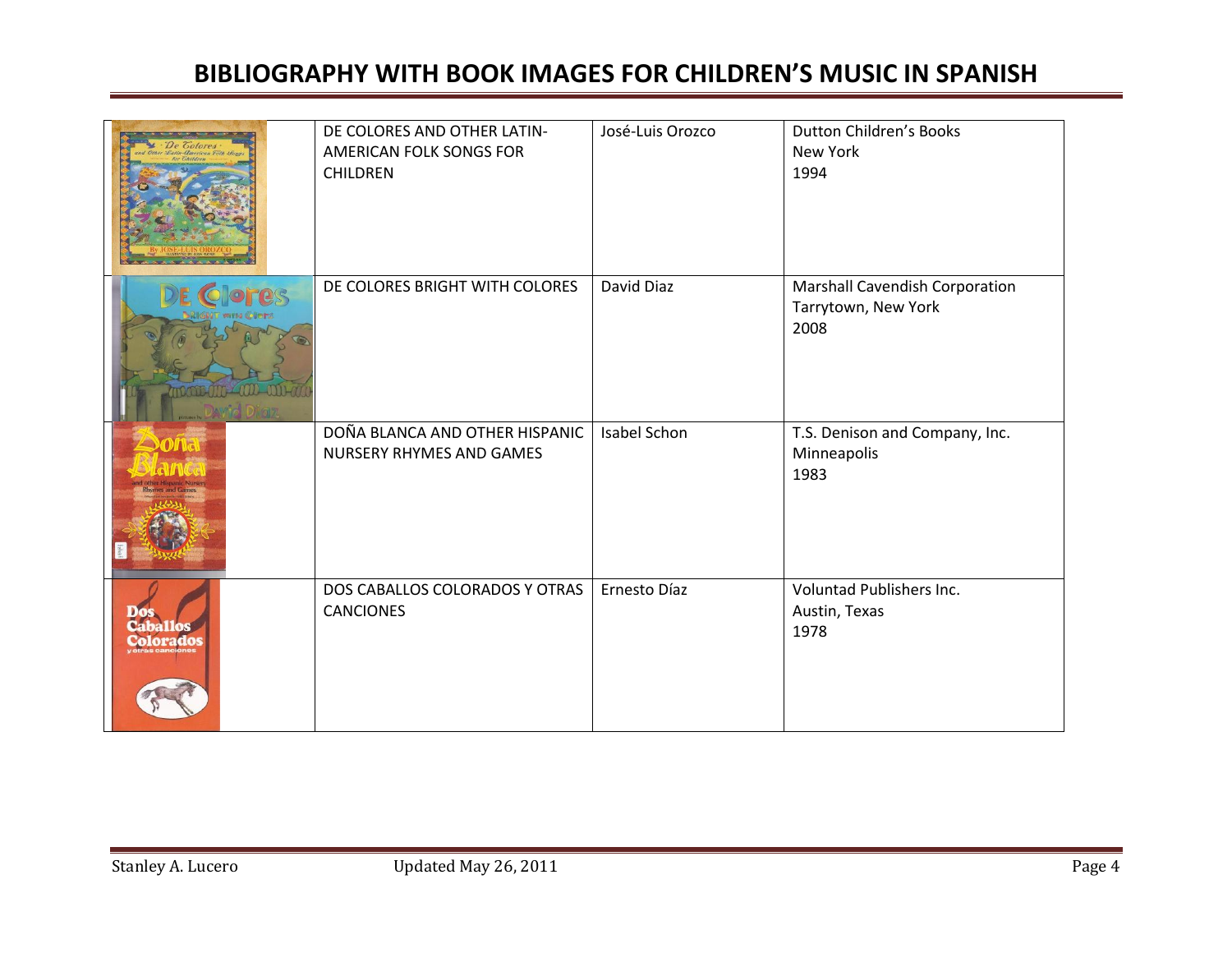| El Toro Pinto)<br><b>MARIA</b>                                                                                                          | EL TORO PINTO AND OTHER SONGS<br><b>IN SPANISH</b>   | Anne Rockwell                    | The MacMillan Company<br>New York<br>1971                             |
|-----------------------------------------------------------------------------------------------------------------------------------------|------------------------------------------------------|----------------------------------|-----------------------------------------------------------------------|
| Folk <sub>e</sub> Songs<br><b>CHARLES HAYWOOD</b>                                                                                       | FOLK SONGS OF THE WORLD                              | Charles Haywood                  | The John Day Company<br>New York<br>1966                              |
| Hispanic<br>Games & Rhymes                                                                                                              | HISPANIC GAMES & RHYMES RIMAS<br>Y JUEGOS EN ESPAÑOL | Cynthia Downs<br>Gloria Erickson | <b>Instructional Fair - TS Denison</b><br><b>Grand Rapids</b><br>1996 |
| Hispanic Folle Songs<br>of New Mexico<br>Rite Robert & Same Calledge<br>and Arranged for Voice<br>$19 - 487$<br>John Donald Robb<br>零 米 | HISPANIC FOLK SONGS OF NEW<br><b>MEXICO</b>          | John Donald Robb                 | The University of New Mexico Press<br>Albuquerque, New Mexico<br>1954 |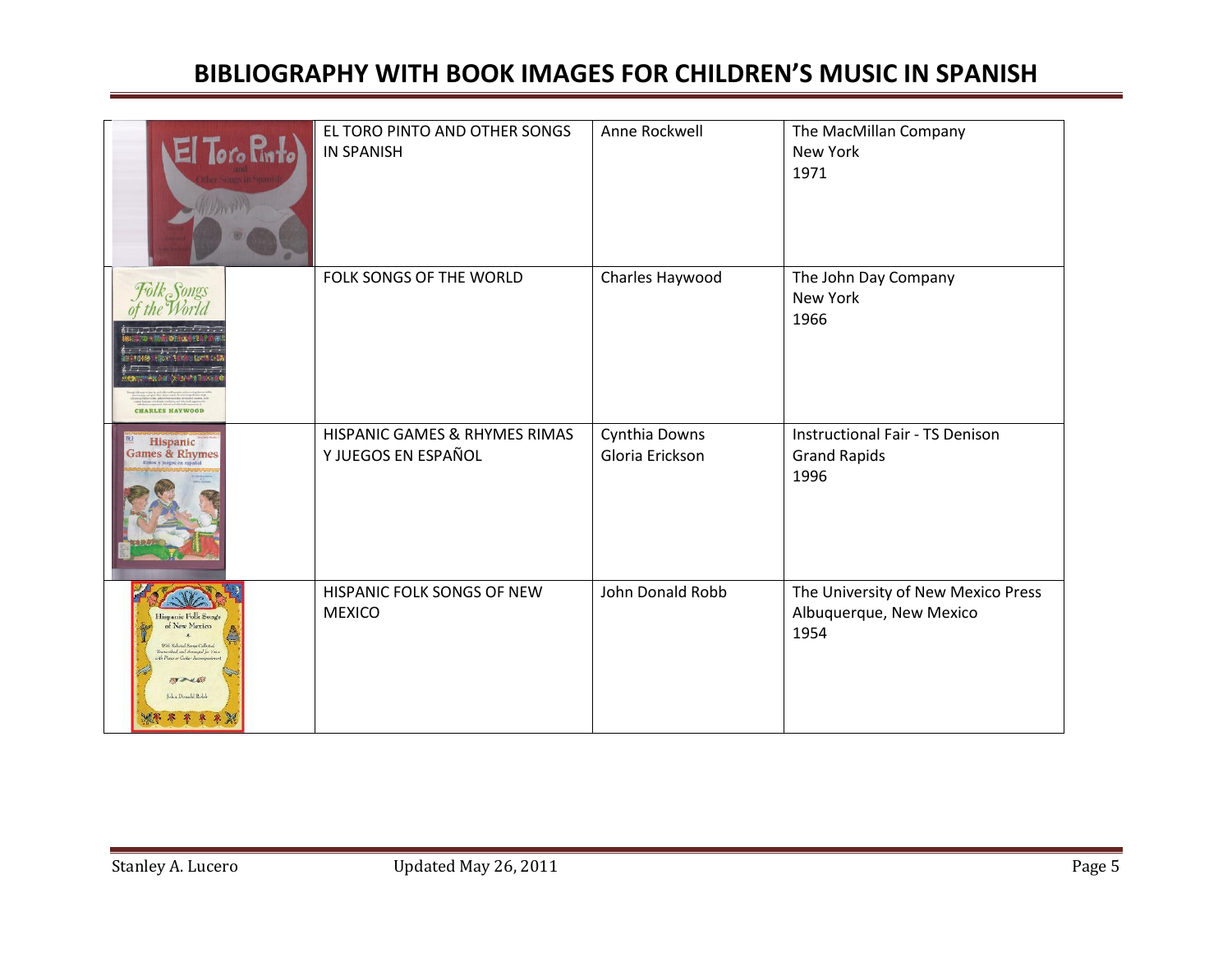|                                                                                                                | HOLA VAMOS A CANTAR. SING AND<br>LEARN SPANISH.                                  | <b>Harrriet Barnett</b><br>Betty M. Barlow | Selector<br>México, D.F.<br>1987                                |
|----------------------------------------------------------------------------------------------------------------|----------------------------------------------------------------------------------|--------------------------------------------|-----------------------------------------------------------------|
| *********<br>Juegos<br>diversiones                                                                             | <b>JUEGOS Y DIVERSIONES</b>                                                      | Stanley A. Lucero                          | Lucerito's Music<br>Fresno, California<br>1977                  |
| <b>UNA DESLUMBRANTE</b><br><b>GALAXIA DE</b><br><b>ENTRETENIMIENTO</b><br>SELECTOR<br><b>GYLES P. BRANDRET</b> | <b>JUEGOS PARA NINOS. UN</b><br>DESLUMBRANTE GALAXIA DE<br><b>ENTRETENMIENTO</b> | Gyles P. Brandreth                         | Shawnee Press, Inc.<br>Delaware Water Gap, Pennsylvania<br>1966 |
|                                                                                                                | LAS NAVIDADES. POPULAR<br><b>CHRISTMAS SONGS FROM LATIN</b><br>AMERICA           | Lulu Delacre                               | Scholastic, Inc.<br><b>USA</b><br>1990                          |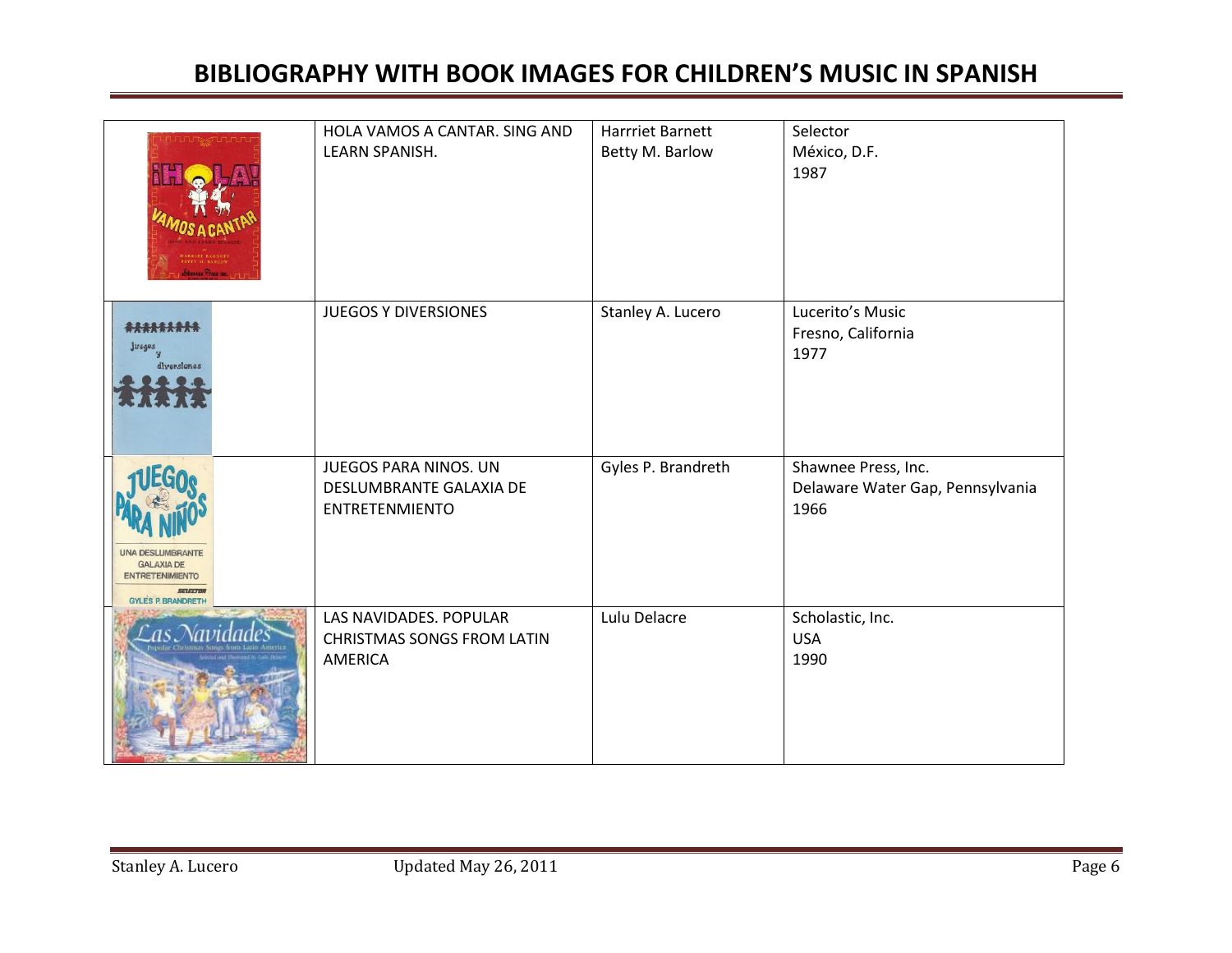|                                                     | LIRICA INFANTIL DE MEXICO                                                           | Vicente T. Mendoza                       | El Colegio de Mexico<br>Mexico, D.F.<br>1951<br>Cultura SEP 1992 |
|-----------------------------------------------------|-------------------------------------------------------------------------------------|------------------------------------------|------------------------------------------------------------------|
| <b>MUSIC BOOK</b>                                   | MUSIC BOOK [TURQUOISE]                                                              | Stanley A. Lucero                        | Lucerito's Music<br>Fresno, California<br>1995                   |
|                                                     | NARANJA DULCE, LIMON PARTIDO.<br>ANTOLOGIA DE LA LIRICA INFANTIL<br><b>MEXICANA</b> | Mercedes Díaz Roig<br>María Teresa Miaja | El Colegio de México<br>México, D.F.<br>1996                     |
| Click to <b>LOOK INSIDE!</b><br>te. Games and Stark | NINEZ SPANISH SONGS, GAMES, AND<br><b>STORIES OF CHILDHOOD</b>                      | Virginia Nylander<br>Ebinger             | <b>Sunstone Press</b><br>Santa Fe, New Mexico<br>1993            |